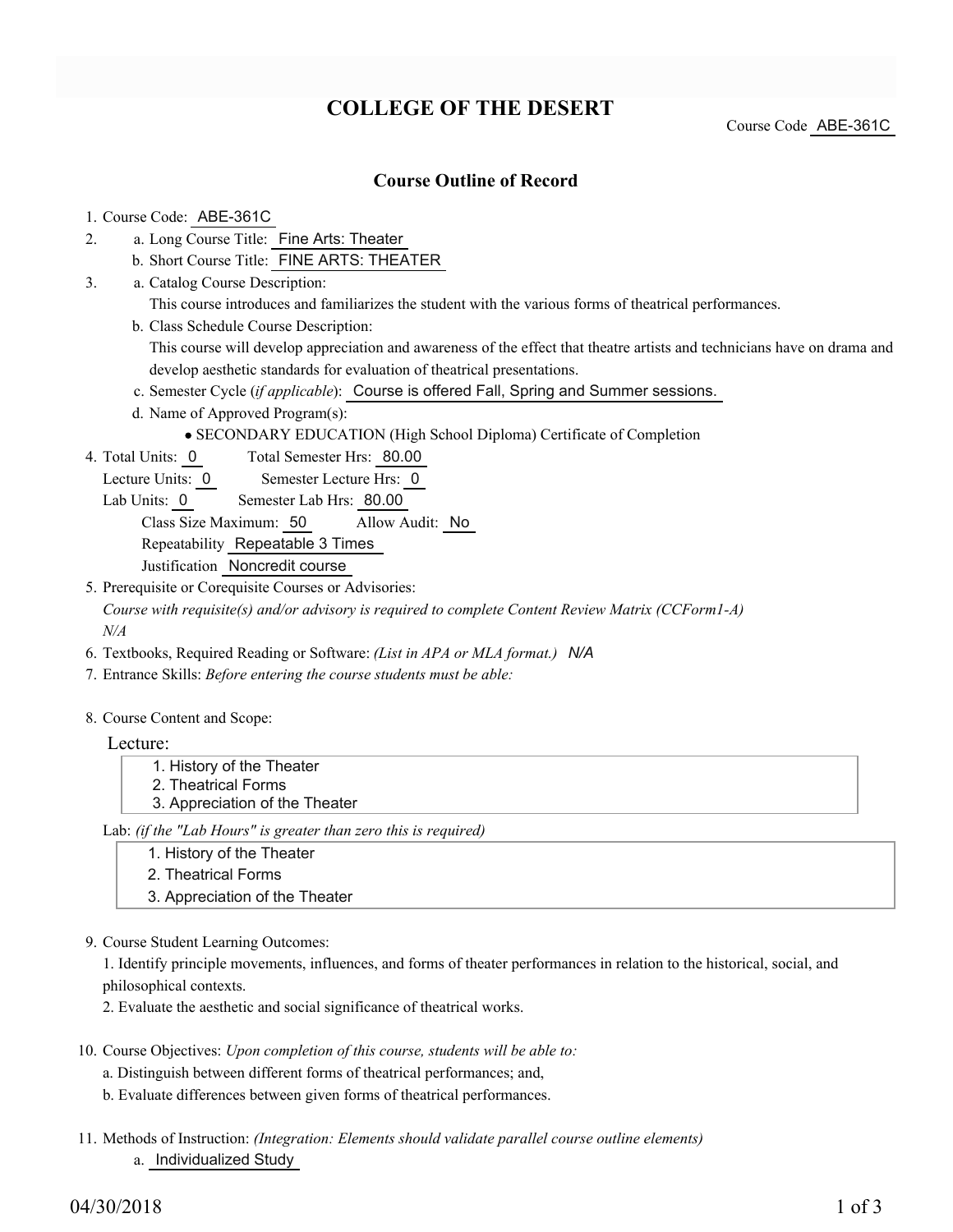## ABE 361C-Fine Arts: Theater

b. Laboratory

### Other Methods:

Independent study units presented in a lab setting.

12. Assignments: (List samples of specific activities/assignments students are expected to complete both in and outside of class.) In Class Hours: 80.00

Outside Class Hours: 0

-

- a. In-class Assignments
	- 1. Independent study units presented in a lab setting utilizing student-selected and instructor-approved books related to theater history, form, and appreciation
	- 2. Attendance or viewing of a theatrical performance is required
- b. Out-of-class Assignments
- 13. Methods of Evaluating Student Progress: The student will demonstrate proficiency by:
	- Critiques

.

- Term or research papers
- Product/project development evaluation
- 14. Methods of Evaluating: Additional Assessment Information:

Two researched reports of a minimum of three pages in length.

- 15. Need/Purpose/Rationale -- All courses must meet one or more CCC missions. PO-BS Independent Study Skills
	- Recognize that the responsibility for learning and growth is their own.
	- IO Personal and Professional Development Self-evaluate knowledge, skills, and abilities.
- 16. Comparable Transfer Course

| <b>University System</b>                                             | <b>Campus</b>                    | <b>Course Number</b> | <b>Course Title</b>  | <b>Catalog Year</b> |  |
|----------------------------------------------------------------------|----------------------------------|----------------------|----------------------|---------------------|--|
| 17. Special Materials and/or Equipment Required of Students:         |                                  |                      |                      |                     |  |
| 18. Materials Fees:                                                  | Required Material?               |                      |                      |                     |  |
| <b>Material or Item</b>                                              |                                  |                      | <b>Cost Per Unit</b> | <b>Total Cost</b>   |  |
| 19. Provide Reasons for the Substantial Modifications or New Course: |                                  |                      |                      |                     |  |
| due for review                                                       |                                  |                      |                      |                     |  |
| 20.<br>a. Cross-Listed Course (Enter Course Code): N/A               |                                  |                      |                      |                     |  |
| b. Replacement Course (Enter original Course Code): N/A              |                                  |                      |                      |                     |  |
| 21. Grading Method (choose one): Pass/No Pass Only                   |                                  |                      |                      |                     |  |
| 22. MIS Course Data Elements                                         |                                  |                      |                      |                     |  |
|                                                                      | $\alpha$ is a repeat cooperation |                      |                      |                     |  |

- a. Course Control Number [CB00]: CCC000446284
- b. T.O.P. Code [CB03]: 493062.00 Secondary Education (Grad
- c. Credit Status [CB04]: N Noncredit
- d. Course Transfer Status [CB05]: C = Non-Transferable